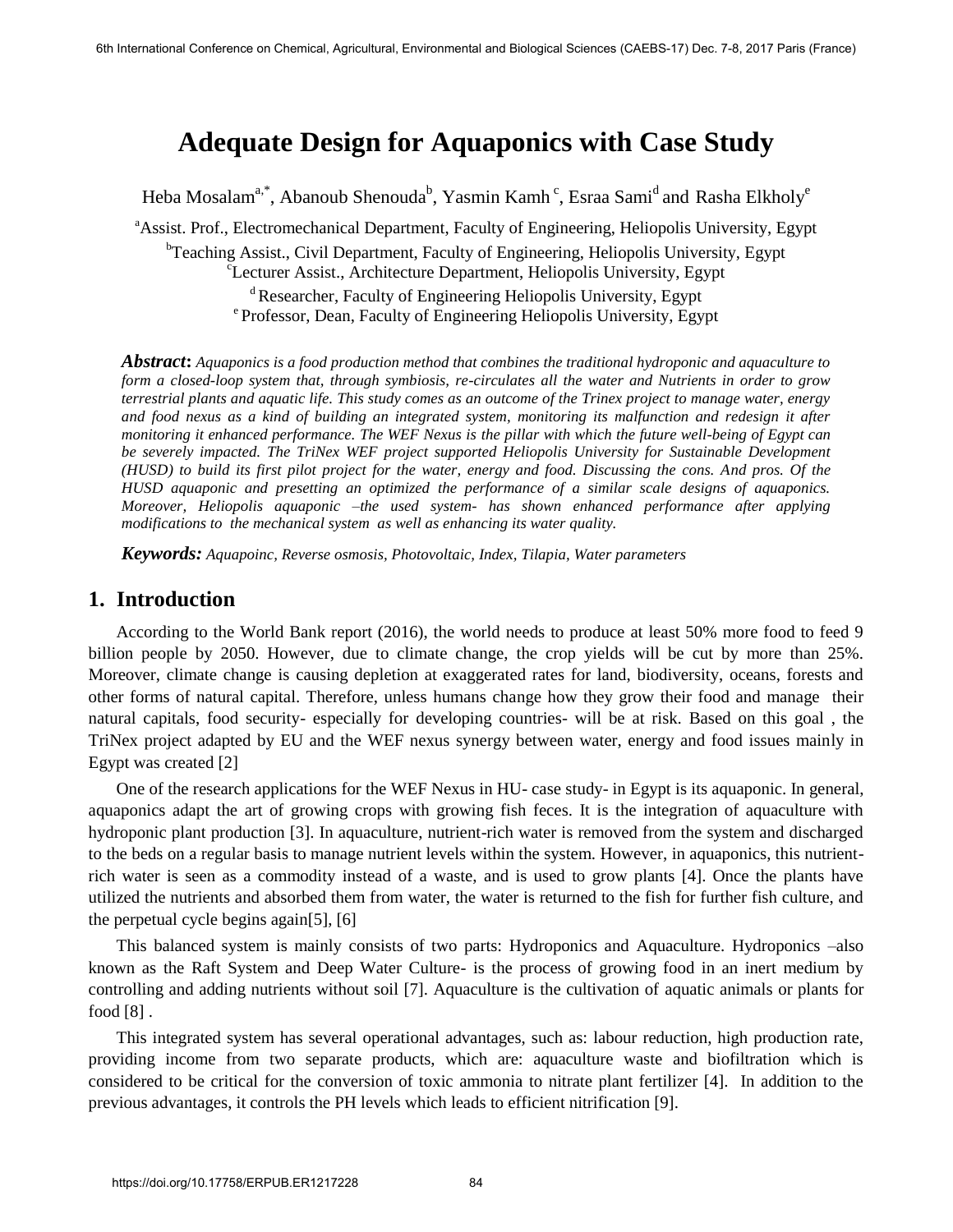Many researchers have shown that high PH plants display nutrient deficiencies and on contradiction, low PH ammonia accumulates to toxic levels for fish[10],[11], [12] and[3].

# **2. Rationale for Upgrading the Old-HUSD Used System**

The modifications applied to the old aquaponic system in HUSD started on 13th October 2016 after operating the system on 10th July 2016, to enhance the performance of this system and increase the liveability of the plants-irrigated by the water produced by this system too. The procedures started by stopping the fish feeding for two days to repair and enhance the balancing system.

## **3. Optimization Design Criteria for the Used Aquaponic System**

The design criteria used for the HUSD Aquaponic system in this section are illustrated through the following aspects: the used pump and flow rate, the source of the system's refill water and ways adapted to ensure the system's aeration. Moreover, this section presents a further explanation for the before and after modifications which were made to enhance the system's performance.

#### **3.1. The Used HUSD Pump and its Flow Rate**

The HUSD Aquaponic system contains a domestic pump, which is capable of pumping 38 litres of water per minute, hanged 1.75 meters below the water level of the fish tank inside the a protective pipe. Regarding the fluid dynamics, vortices are a major component of turbulent flow [13]. A vortex is an area of a fluid possessing a torrent, often a swirling motion, around an imaginary axis, either straight or curved. This movement pattern is known as vortex flow (Kida, 2001).

Besides, this system is built with polyamide impellers and corrosion free components to ensure: firstly, its longevity and, secondly, that no toxic and alien substances are leached to the circulating water. The power usage for the pump is at 0.4hp. It's equipped with a floating switch that renders the pump, hence; preventing it from working if the water level in the fish tank depletes too much. Hence, the water level in the fish tank can't neither going beneath the half mark, nor counting evaporation.

Moreover, this pump was not optimized for this system, it was, however, ensured not to be lacking in capacity. Therefore, to optimize the pump, it was replaced with subsurface irrigation pump with 100litre of water per minute flow rate and power consumption of 1hp in the upgraded system.

### **3.2. Sources of Refilling the Water for the System and its Aeration**

Water samples have been tested before using the RO unit to supplement the residual and disposal water. The tests made on municipal water, well water and surface water. For the municipal water, tests showed that it might contain chlorine, which is toxic to fish. Besides, chloramine must be broken up with a sulphur compound. On the other hand, tests for the well water showed that it contained pesticides and contaminations, which decrease the Dissolved Oxygen and increase the Carbon dioxide according to several researches [14].

Finally, for the surface water, the tests showed that it contained chlorine, algae, fungi and focal coliforms. The following parameters are the sample which was taken to the RO product and their removal rates are:

• Turbidity ~100 %, TDS 90%-99 %, TOC 90%-99% , Chlorides 90%-99%, Colour 95%-99% , Iron& Manganese ~100%

In addition, the supplements of the following items were needed: Iron (Chelated Fe),Calcium Hydroxide (CaHo2) and Potassium Hydroxide (KoH) to enhance the health of the plants. One of the modifications applied to the aquaponic system was upgrading the pumps, the plumping system and insuring the good performance of the aeration. As the fish, plants and bacteria in any aquaponic system require adequate levels of dissolved Oxygen (DO) to maximize health and growth rates.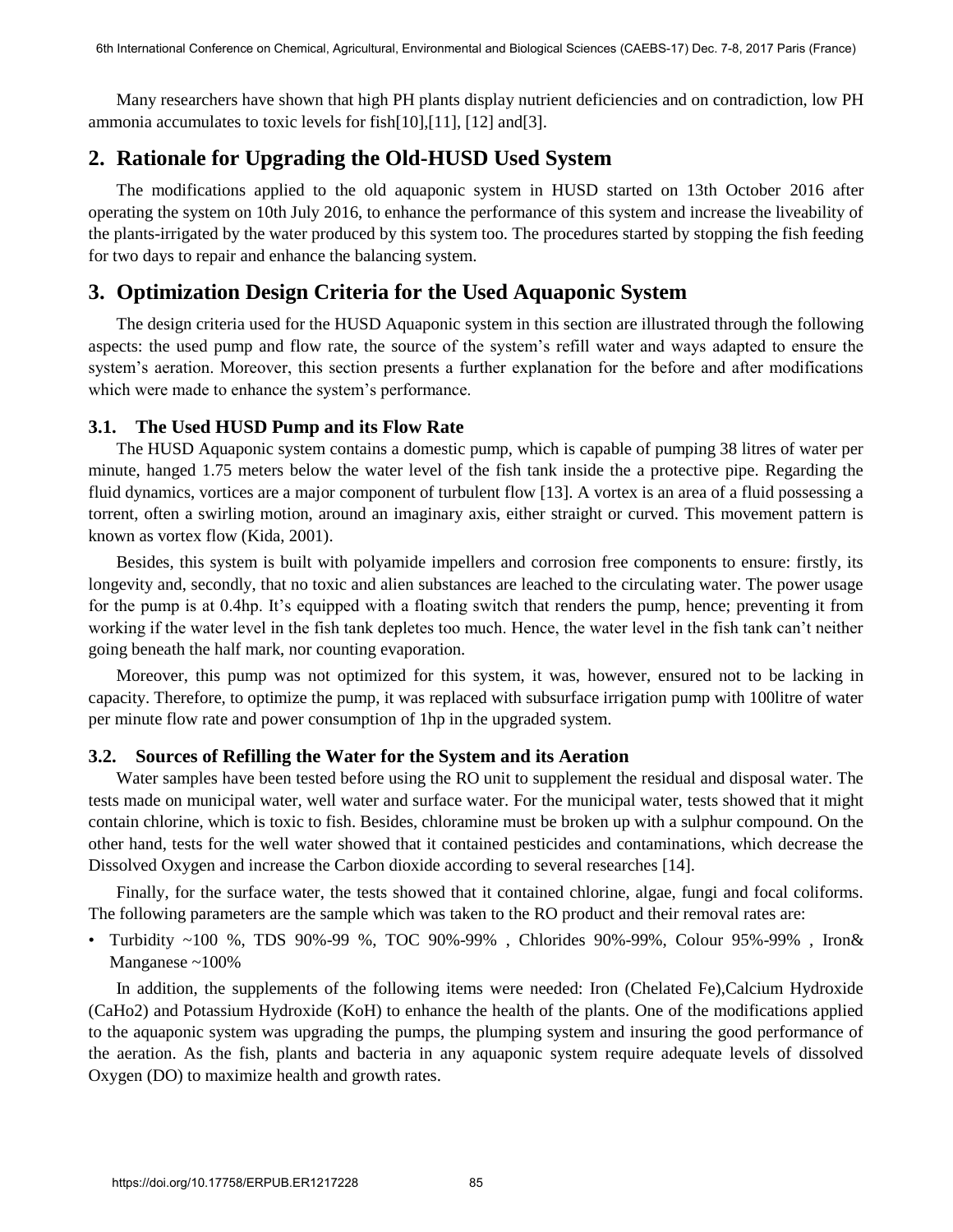### **3.3. Flow Rate Parameters for the Fish Tank**

Firstly, the water retention time within tanks is 1-1.5 hours. Secondly, the capacity of one fish tank equals 1500 Litres, hence, the total capacity of the 4 fish tanks 6000 litres. Thirdly, the flow rate needed in the system should be 100 litres per minute to upgrade the pump speed from 30 litres per min. Fourthly, the capacity of the used clarifier container equals to 1000 Litres. Thus, the flow rate of the clarifier is 50 litres per minute. Finally, the retention time for clarifier is 20 minutes.

### **3.4. Fish Feeding Ratio**

The ratio between fish and plants is based on the feeding rate ratio (amount of feed fed to the fish daily per square meter of the plant growing area). For the HUSD-aquaponic, the optimum ratio varies from 60 to 100 grams per square meter per day. For Example: 80 grams fodder per square meters plant(standard value from 60- 100 gm depending on the type of crop).This estimation is the average feeding /m2 per day. Number of plant beds used is three. Each bed with an area equals 13.2 square meters (12 meters\* 1.1meters), hence, the total area of these beds equals 40 square meter. Total quantity for fish food is 3.2 Kilogram per day. Fish feed by pellets of 30 percent protein and it has to be medium sized from 3-4 millimeters and to be designed to float on the surface. According to the fish's tanks temperature, the fishes are fed 3 times per day in winter and 4 times per day in summer

### **3.5. Before and After Modifications for the Used HUSD Aquaponic System**

Table 1 shows the modifications applied to the old used- system as a way to improve its performance. These modifications vary from increasing the power of the used pump, then changing the location and the materials for some parts in the mechanical parts of the system to adding small nets.

| <b>Before modification</b>                                                                                                      | <b>After modification</b>                                                                                                                                                                                                                                              | <b>Reason for the modification</b>                                                                                                                                                                                                                       |
|---------------------------------------------------------------------------------------------------------------------------------|------------------------------------------------------------------------------------------------------------------------------------------------------------------------------------------------------------------------------------------------------------------------|----------------------------------------------------------------------------------------------------------------------------------------------------------------------------------------------------------------------------------------------------------|
| Power of the pump= $0.5$ hp                                                                                                     | Power of the pump= $1$ hp                                                                                                                                                                                                                                              | Increase the flow rate from 30 to $100 \frac{\mu}{m}$                                                                                                                                                                                                    |
| The pipe coming out of the bottom of the<br>fish tank was connected vertically to the<br>top surface of the container $(Fig.1)$ | -The clarifier has been raised above the<br>fish tank by 5cm (Fig.2)<br>-The pipe from the fish tank has been<br>positioned tangentially to be near the<br>lower middle of the clarifier.<br>-A barrier has been inserted vertically in<br>the middle of the clarifier | -Forcing the water to swirl in a circular<br>motion inside the container.<br>-Working on accumulating the solid waste<br>more effectively at the bottom of the<br>container. Hence, allowing only the micro<br>waste particles to move to the net filter |
| Small nets have been placed on the<br>openings of the pipes coming from the net<br>filter $(Fig.3)$                             | Increase the amount of nets and size in all<br>net filters                                                                                                                                                                                                             | -To prevent small fishes from entering the<br>water and to remove fine undissolved                                                                                                                                                                       |
| All connections were made of PVC which<br>caused them to detach due to the heat<br>coming out of the blower.                    | <b>PVC</b><br>The<br>connections<br>have<br>been<br>exchanged with metal ones (Fig.4)                                                                                                                                                                                  | -To endure the heat in a more effective way                                                                                                                                                                                                              |

| TABLE I: Modifications applied to the used Aquaponic system in HU |  |
|-------------------------------------------------------------------|--|
|                                                                   |  |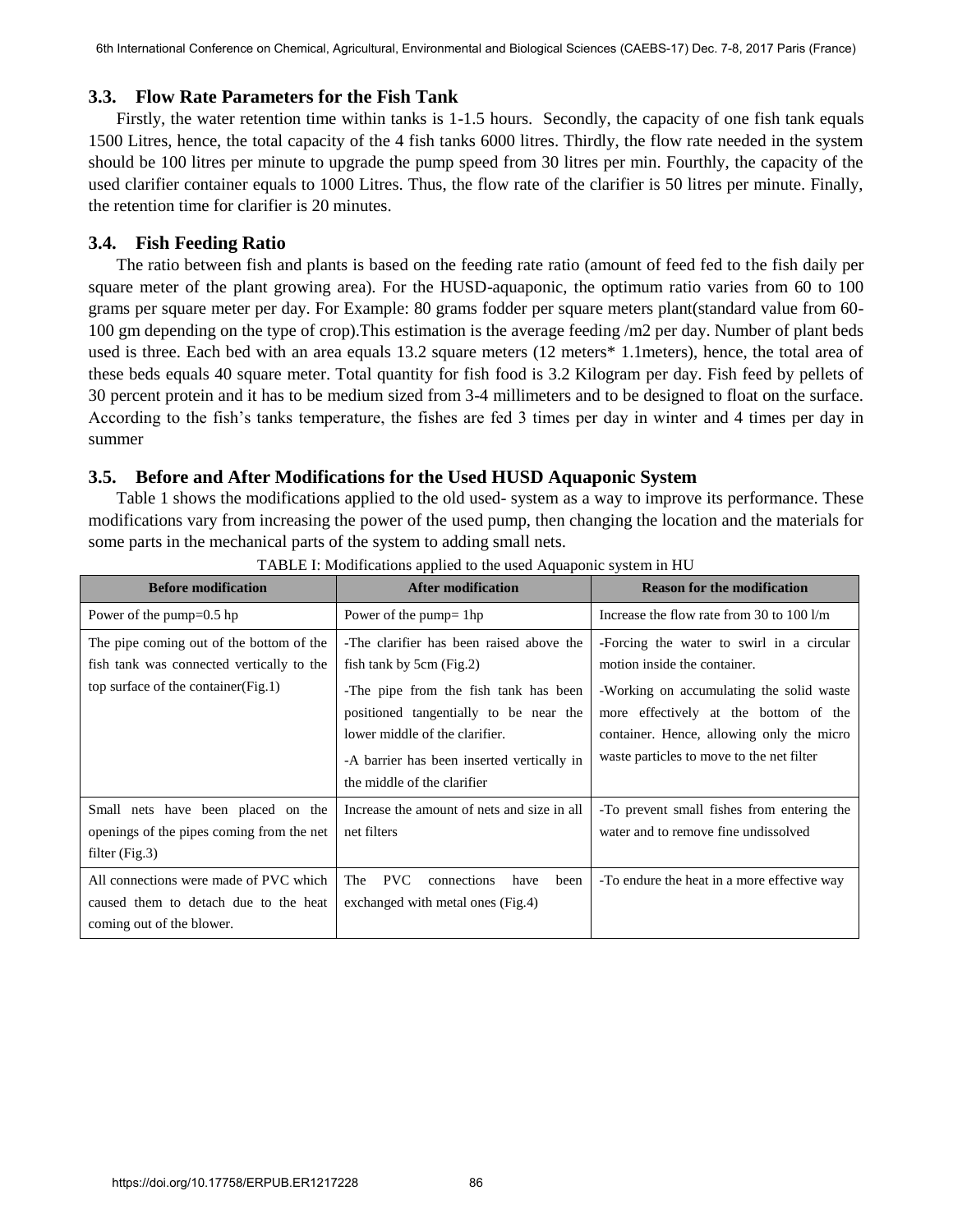

Fig. 1: The initial design for the Clarifier Fig.2: The redesign for the Clarifier



Fig. 3: Adding small nets to the Degassing stage Fig.4: Metal Connection





# **4. Measurements of Water Quality Parameters and Tests**

Values of water quality parameters have been measured using three methods: Pro-Plus water measuring parameters- portal, Nilebot online monitoring system and JBL test lab Kits. Currently, the HUSD Aquaponic system has two water quality monitoring schedules: daily for DO, Temperature, PH and total ammonia nitrogen as a slight aeration in these parameters highly impact the fish and weekly test for: Nitrite, Nitrate, Iron, Phosphorus, Alkalinity and Potassium. The standard values for the water quality which have been used as limits in this research are found in Table 2. This table shows: the water quality standards at the degasing process based on a similar research conducted by [9] and the values of water quality before and after the redesign of the HUSD Aquaponic.

|          |           | Ph      |      | DO    | <b>TDS</b> |      | NH <sub>4</sub> |      | NO <sub>2</sub> |      | NO <sub>3</sub> |      | <b>Fe</b> |
|----------|-----------|---------|------|-------|------------|------|-----------------|------|-----------------|------|-----------------|------|-----------|
| Standard | Opt.      | Crit.   | Opt. | Crit. | Opt.       | Opt. | Crit.           | Opt. | Crit.           | Opt. | Crit.           | Opt. | Crit.     |
|          | $6.5 - 7$ | 5 or 10 |      | $<$ 3 | 400-800    | 1.0  | < 0.1           |      | $0.8 - 2$       | >3   | 30-300          | < 20 | ◠<br>∠    |
| Before   |           | 7.5     |      | 1.5   | 500        |      | 0.1             |      | 0.1             |      | 21              | 0.08 |           |
| After    |           | 6.9     |      | 5.6   | 500        |      | 0.1             |      | 0.05            |      | 50              |      | 1.2       |

TABLE II: Water quality parameters and before and after values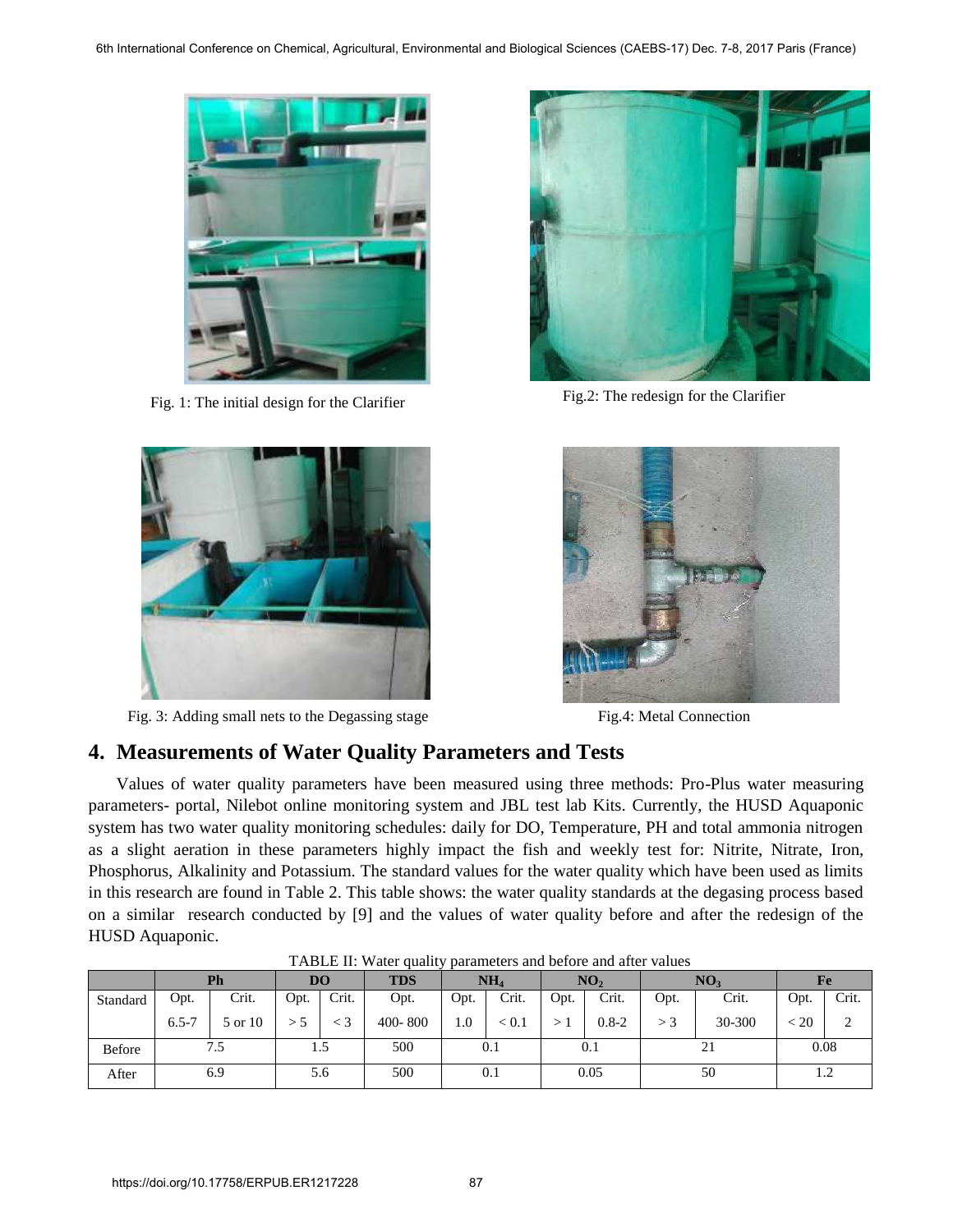During the laboratorial measurements of water temperature for the fish tank on several days, a direct relationship has been noticed between the temperature and the nitrification level for the water (NO3) and is represented in Fig.5. This figure shows that the nitrification is affected if the weather's temperature is 18 degrees in the winter season. Therefore, as a way to overcome this problem, a reduction for the feeding times to twice instead of three times per day is required. The temperature for optimum growth of nitrifying bacteria is between  $25^{\circ}$  – 30° C (77° – 86° Fahrenheit). Growth rate is decreased by 50% at 18° C. Growth rate is decreased by 75% at 8° C – 15.5° C. No activity will occur at 4° C. Nitrifying bacteria will die at 0° C and 49° C. Nitrobacter sp. is less tolerant of low temperatures than Nitrosomonas sp. In cold water systems, care must be taken to monitor the accumulation of nitrites.



Fig.5: Direct relationship between the temperate of water in the HU-fish tank and  $NO<sub>3</sub>$ 

### **5. WEF Nexus HUSD Aquaponic Index (WEFNHUSDI)**

An Index has been developed based on the most effective parameters in enhancing the efficiency of productivity for fish in the HUSD-Aquaponic. This index can be applied for other aquaponics with the same design criteria that were mentioned in Section 3.

Table 3 shows the parameters of the Water, Energy and Food Nexus Heliopolis University for Sustainable Development Index (WEFNHUSDI), standard values for operating the HUSD Aquaponic, values before and after normalization. The selected index parameters are considered to be the most effective parameters on increasing the efficiency of fish productivity from HUSD Aquaponic based on the laboratorial measurements before and after the modifications to the system. These parameters are: water quality parameters for the degassing, water temperature for the fish tank, Food Conversion Ratio (FCR) and the power performance of the pump. FCR is a measure of an animal's efficiency in converting feed mass into increases of the desired output [15] .In order to ease the calculations, an assumption was made that all these parameters have the same weight, hence, the same significince at increasing the efficiency of the fish productivity.

Besides, this table represents the standard values for operating the HUSD Aquaponic. These values are based on several researches in the field of best conditions for growing Tilapia through aquaponics [16], [17].Third column shows the non-normalized values for the Index parameters. These values have been measured through this study as have mentioned in Section 4. Finally, the fourth column represents the normalized values by conducting the percentage of the non-normalized value from the mean of the standard values. The mean values have been selected because it is safer than the minimum values and more realistic than the maximum values for this type of small scale aquaponic. However, for the values of the parameters that have exceeded 100%, indicate that the modifications made to the aquaponic have enhanced these parameters; till they become close to the maximum values within the standard values. Hence, they are still acceptable.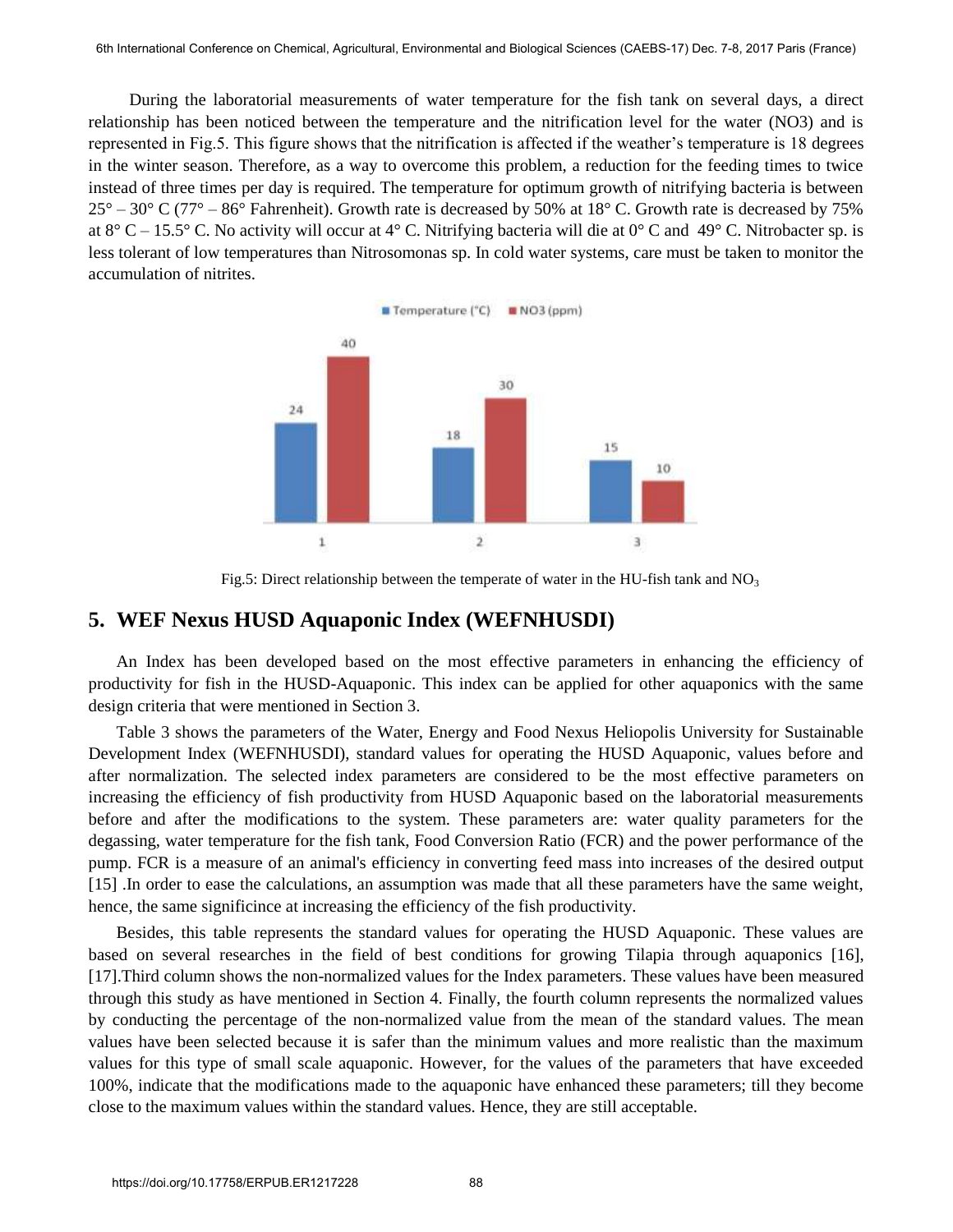| <b>Index Parameters</b>           |                   |                | <b>Standard values for</b><br>operating HU Aquaponic |       | <b>Non-normalized values</b>  |                              | <b>Normalized values</b>      |                              |
|-----------------------------------|-------------------|----------------|------------------------------------------------------|-------|-------------------------------|------------------------------|-------------------------------|------------------------------|
|                                   |                   | min.           | max.                                                 | mean  | <b>Before</b><br>modification | <b>After</b><br>modification | <b>Before</b><br>modification | <b>After</b><br>modification |
|                                   | Ph                | 5              | 10                                                   | 7.5   | 7.5                           | 6.9                          | 100%                          | 92%                          |
| (mdd)<br>톱                        | <b>DO</b>         | C              | ⇁                                                    | 4.5   | 1.5                           | 5.6                          | 33%                           | 124%                         |
| uality<br>$\overline{\mathbf{a}}$ | <b>TDS</b>        | 200            | 1500                                                 | 850   | 500                           | 500                          | 59%                           | 59%                          |
| ೦                                 | <b>NH4</b>        |                |                                                      | 0.5   | 0.1                           | 0.1                          | 20%                           | 20%                          |
| dar                               | NO <sub>2</sub>   | 0.8            | 3                                                    | 1.9   | 0.1                           | 0.05                         | 5%                            | 3%                           |
| Degasing<br>Water<br>stan         | NO <sub>3</sub>   | 28             | 300                                                  | 164   | 21                            | 50                           | 13%                           | 30%                          |
|                                   | Fe                | $\overline{2}$ | 4                                                    | 3     | 0.08                          | 1.2                          | 3%                            | 40%                          |
|                                   | Water temperature |                |                                                      |       |                               |                              |                               |                              |
| (oC)                              |                   | 18             | 28                                                   | 23    | 20                            | 20                           | 87%                           | 87%                          |
| <b>FCR</b>                        |                   | 1.7            |                                                      | 1.7   | 1.7                           | 1.7                          | 100%                          | 100%                         |
| <b>Power</b>                      |                   |                |                                                      |       |                               |                              |                               |                              |
| performance(hp)                   |                   | 0.25           |                                                      | 0.625 | 0.5                           |                              | 80%                           | 160%                         |

| TABLE III: WEF Nexus HU Aquaponic Index |
|-----------------------------------------|
|-----------------------------------------|

Microsoft Excel has been used to calculate these values and develop a radar diagram for the "before and after" medications (Fig.1-4). It can be seen clearly from Fig.6 the effects of the modifications on some of the previous mentioned parameters. A Rader diagram makes the measurement before and after the redesign more useful for visually- choosing which parameter has similar values hence, no difference before and after the modification. Moreover, it helps in facilitating which parameters are scoring the standard values and illustrate the idealization for displaying the performance.



Fig.6: Radar Diagram for the WEFNHUI

### **6. Plant Reconstruction**

Before redesigning the system the following were measured as conditions for the plants: Plantation zone of (Basil – Chilli pepper – Cabbage) with an area 45 meters square, deficiency in nitrates (21 milligram per litre from 28-300 milligram per litre) caused leaves to appear pale green because they are unable to make sufficient chlorophyll, lack of Iron (0.08 milligram per litre from 2 milligram per litre) caused interveinal chlorosis where the areas between the veins appeared yellow in colour ,and the v media was a mixture of peat moss and perlite. After redesigning the system: Plantation area becomes 90 square meters, Augmentation of nitrates (50 milligram per litre) dynamically changed the appearance of the plants to appear vigorous, Adding 250 gm. of chelated Fe significantly enhanced the interveinalchlorosis of the leaves, and the media has been replaced with a mixture of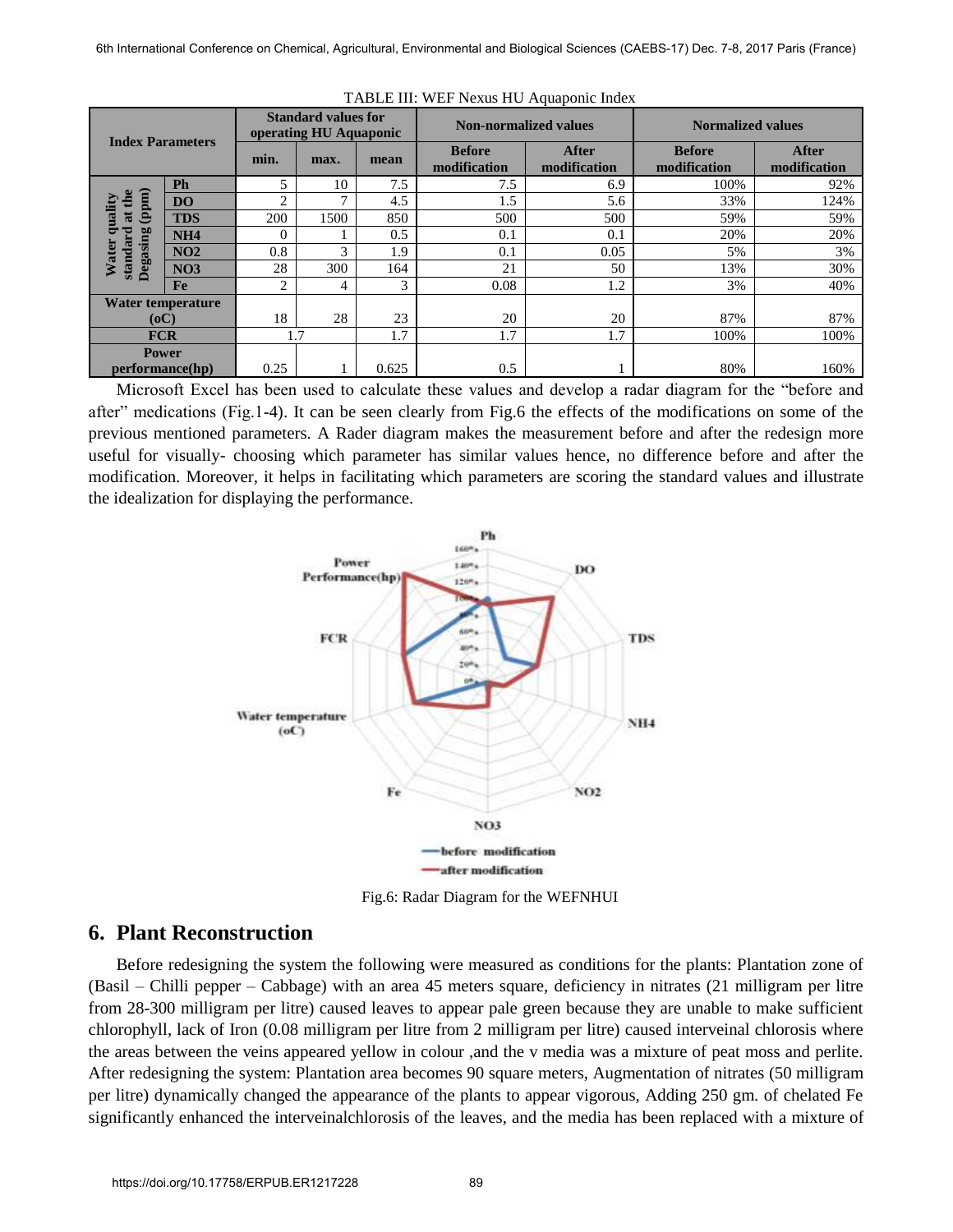coco fibre and perlite 70:30, because peat- moss (the previous media) is prone topythium. Pesticides must not be used to control insects and plants diseases because they are toxic to fish and none have been approved for use in food fish culture, therapeutics for treatment fish parasites and diseases may harm beneficial bacteria and vegetables may absorb and concentrate them and biological control methods are the only option for controlling insects and diseases.

### **7. Findings and Conclusion**

The findings and conclusions of this work can be classified in to the following four sub-sections. First subsection discusses the general requirements for the optimum system. The second and third parts show the modifications that have been done to the plants beds and mechanical system, respectively.

#### **7.1. General**

The greenhouse has to be covered with black tarpaulin in winter over the fish tanks side to keep the warmth of the water in the fish tanks as tilapia fish prefers temperature in a range of 25-35 Celsius degree. And the tarpaulin is exchanged in summer with white ones. All air leakages have to be sealed properly in the greenhouse for two reasons: to benefit efficiently out of the cooling system, and to prevent any cause of pest and diseases. As for the aeration, more air stones need to be added to the plant beds and for the fish tanks it needs to be replaced by new ones. Having in consideration that air stones in the fish tanks need to be rinsed and cleaned weekly and monthly for the plant beds' ones. A lux meter is required to measure the light intensity in order to choose the suitable plants and the appropriate shading nets, temperature sensor need to be placed in the rear area of the greenhouse at plant level in order to have the actual reading of air temperature the plants require , as well as a net should be placed in the degassing and on the openings of the plant bed pipes to prevent any small fish from entering the plant beds because fish can eat the roots of the plants and could cause blockage in the pipes. Net filters containers have to be filled with more nets in order to reduce the waste particles going to the degas, thus, reducing the wastes going to the plant beds also proper fish fodder storage is needed and it must be covered and sealed properly to prevent rats from eating it which means a small and dry storage room is required, and a small tank with a pump in it is needed for controlling the fertilizers entering the system to prevent any shocks for the fish and to maintain all the additional required nutrients. The water level in the sump should be at a level of 1.5 meters and have in consideration that it has to be above the non-return valve by about 20 centimeters for safety also it is recommended to have a Quarantine to adapt the small bought fishes to the temperature and pH of the water in the system and ease the selection of the healthy well weighted ones (20-25 gram). As well as the fish tanks should be rolled with insulation rollers to keep the warmth of the water, the small fishes require pelletized floating feed 1 mm in size and the estimated time of feeding is 6 weeks if the small fish in tanks have to be between 5-20 gram.

#### **7.2. Plant Beds**

In order to increase the area of rooting, hence, having more vigorous plant, getting new net cups of 5 centimetres height and of 5 centimetres diameter slotted from the sides and bottom should be taken in consideration. Moreover, getting new raft sheets of 3 centimetres thickness because a space of 3–4 centimetres should be left between the cups and the water body. This allows air to circulate around the top section of the plant roots, and it also reduces the need for air stones in the canal as sufficient amounts of oxygen in the air are supplied to the roots. Another advantage of this method is the avoidance of direct contact of the plant stems with water, which reduces the risks of plant diseases (e.g. roots knot) at the collar zone. Moreover, the increased ventilation as a result of the increased air space favours heat dissipation from water, which is ideal in hot climates.

Plants need to be controlled with biological control to avoid any diseases. The two main organisms used to this purpose are bacillus thuringiensis (Bt) and beauvariabassiana. It is recommended to spray them on leaves 3 times per week. With dilution 1:10 for resistance and 1:2 for protection and leafy green plants do extremely well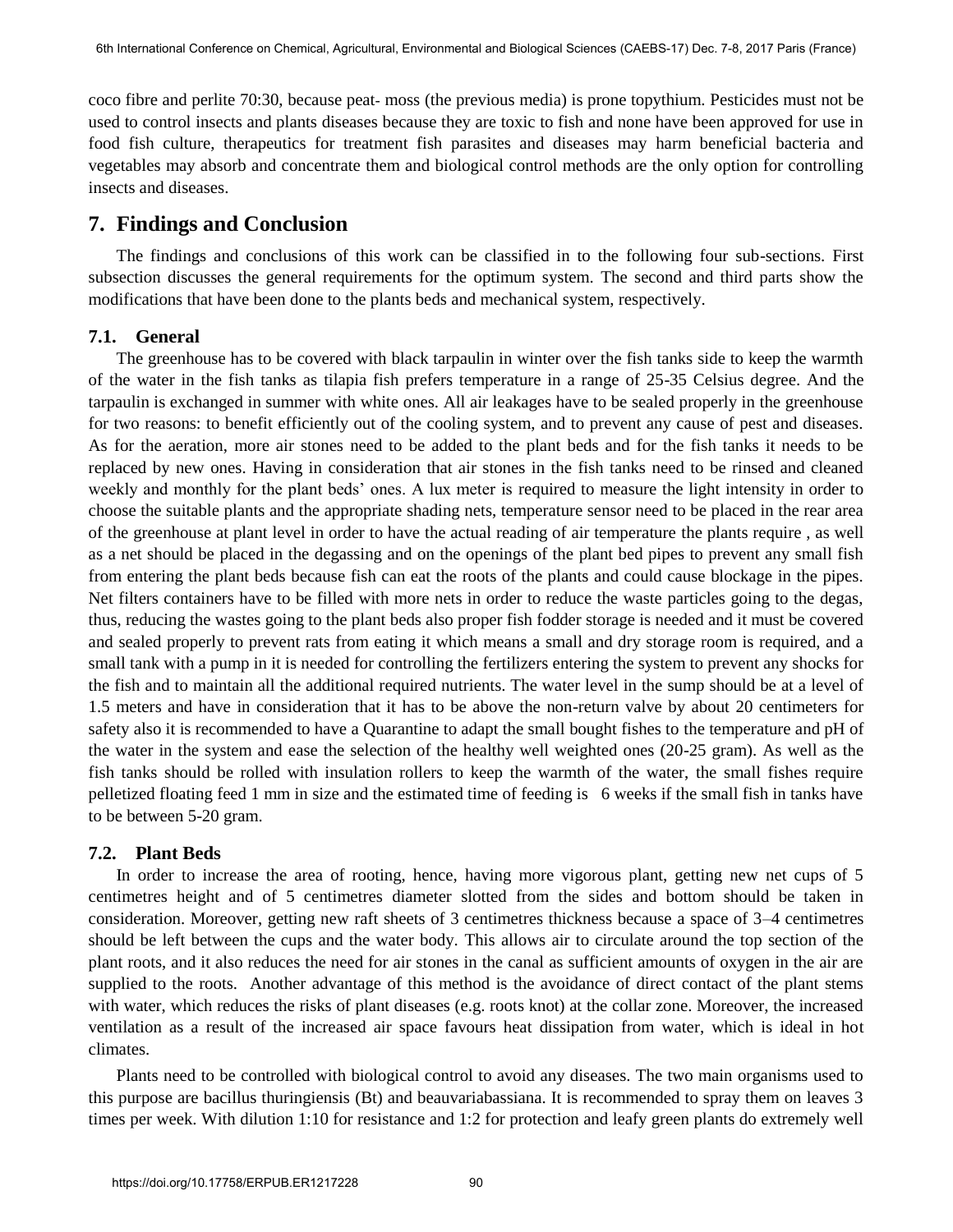in aquaponics along with some of the most popular fruiting vegetables, including tomatoes, cucumbers and peppers. Fish provides the plants with all the nutrients (10 out of 13) it needs; excluding (Fe, CA,and K) so these three nutrients need to be added manually. Iron is regularly added as chelated Iron to reach concentrations of about 2 milligram per litres. Calcium and potassium are added when buffering the water to correct the PH, as nitrification is an acidifying process. These are added as Calcium Hydroxide and Potassium Hydroxide.

### **8. Acknowledgements**

This research would not have been possible without the kind support and help of many individuals in Heliopolis University for Sustainable Development, Egypt. The researchers express their deepest gratitude to all of them. The researchers also thank Ahmed Sultan (Project and Research Department , Heliopolis University) and Yousuf Nuckcheddy (Plants Research Centre, SEKEM), for technical support that greatly improved the manuscript.

### **9. References**

- [1] T. W. Bank, "Climate Action Plan 2016-2020," 2016.
- [2] O. and S. Development Economics visc Presidency, Team, "Food Prices and Poverty," 2016.
- [3] W. Lennard, "Aquaponic solutions," 2013. [Online]. Available: http://www.aquaponic.com.au/aquaponics.htm. [Accessed: 05-Feb-2017].
- [4] A. Graber and R. Junge, "Aquaponic Systems: Nutrient recycling from fish wastewater by vegetable production," *Desalination*, vol. 246, no. 1–3, pp. 147–156, 2009. https://doi.org/10.1016/j.desal.2008.03.048
- [5] K. P. M. K. Akil, M. S. Sivasakthi, "Aquaponics-The Future Farming," *Int. J. Innov. Res. Technol. Sci. Eng.*, vol. 2, no. 4.
- [6] M. R. Maghami, H. Hizam, C. Gomes, M. A. Radzi, M. I. Rezadad, and S. Hajighorbani, "Power loss due to soiling on solar panel: A review," *Renewable and Sustainable Energy Reviews*, vol. 59. 2016.
- [7] R. V. Tyson, D. D. Treadwel, and E. H. Simonne, "Opportunities and challenges to sustainability in aquaponic systems," *HortTechnology*, vol. 21, no. 1. pp. 1–13, 2011.
- [8] M. F. Saaid, N. A. M. Yahya, M. Z. H. Noor, and M. S. A. M. Ali, "A development of an automatic microcontroller system for Deep Water Culture (DWC)," in *Proceedings - 2013 IEEE 9th International Colloquium on Signal Processing and its Applications, CSPA 2013*, 2013, pp. 328–332. https://doi.org/10.1109/CSPA.2013.6530066
- [9] C. Somerville, M. Cohen, E. Pantanella, A. Stankus, and A. Lovatelli, *Small-scale aquaponic food production. Integrated fish and plant farming*. 2014.
- [10] R. V. Thurston, R. C. Russo, and G. A. Vinogradov, "Ammonia toxicity to fishes. Effect of pH on the toxicity of the un-ionized ammonia species," *Environmental Science and Technology*, vol. 15, no. 7. pp. 837–840, 1981. https://doi.org/10.1021/es00089a012
- [11] W. A. Lennard and B. V. Leonard, "A comparison of reciprocating flow versus constant flow in an integrated, gravel bed, aquaponic test system," *Aquac. Int.*, 2004.
- [12] W. Lennard, "Aquaponic System Design Parameters : Fish to Plant Ratios (Feeding Rate Ratios)," 2012.
- [13] K. M. Buzby and L. S. Lin, "Scaling aquaponic systems: Balancing plant uptake with fish output," *Aquac. Eng.*, vol. 63, pp. 39–44, 2014.

https://doi.org/10.1016/j.aquaeng.2014.09.002

[14] J. Rakocy, "Design and Operation of an Aquaponics System," *Panorama Acuícola Magazine*, 2002.